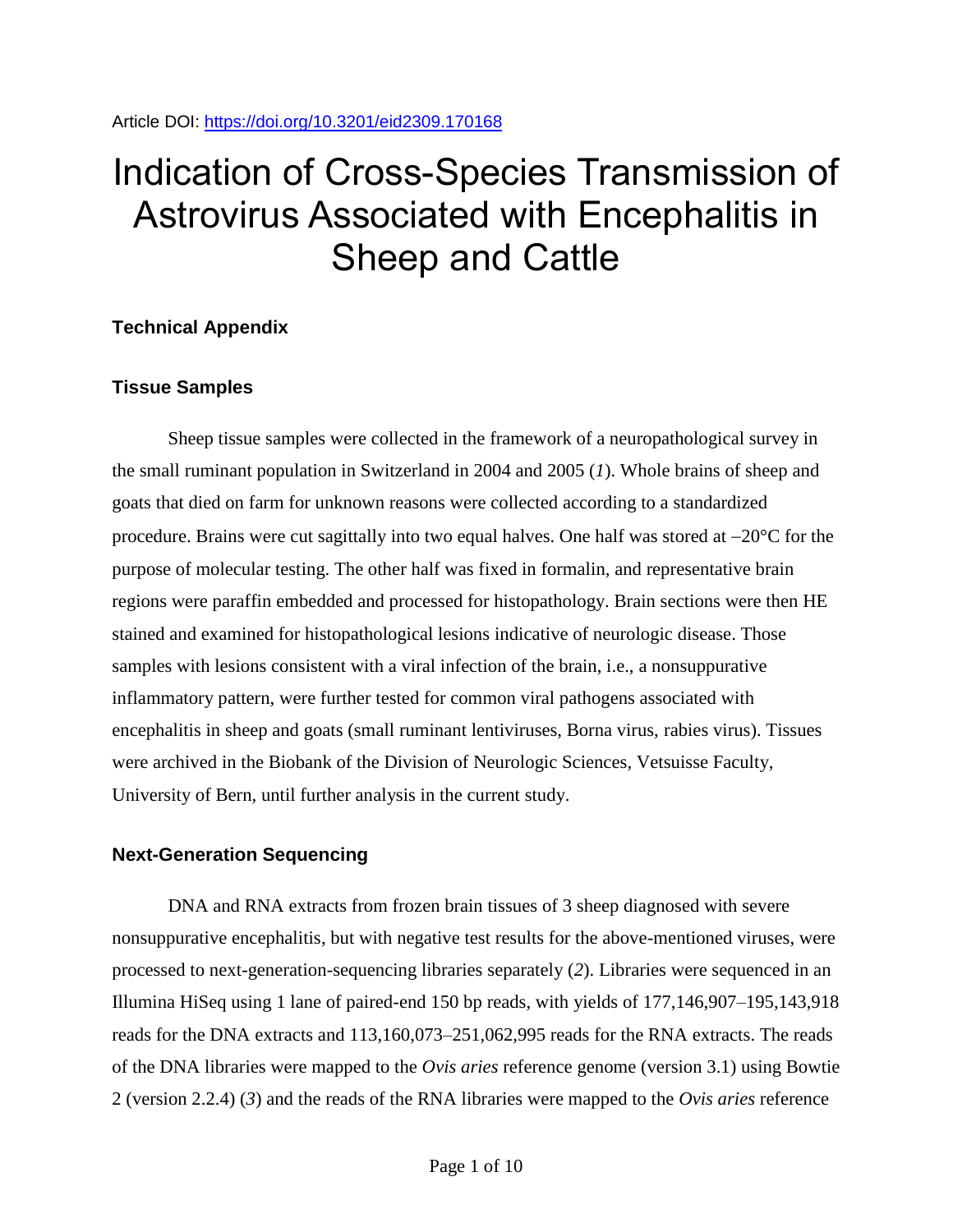genome (version 3.1) using STAR (version 2.5.0b) (*4*). The reads that did not align to the reference genome were quality trimmed using Trimmomatic (version 0.33, option: SLIDINGWINDOW:4:14 MINLEN:127) (*5*). The trimmed reads were assembled using SPAdes (version 3.9.0, options:–meta -k 21,33,55,77,99,127) (*6*). The resulting assembly was subsequently analyzed using the virus discovery pipeline described by Wüthrich et al. (*7*).

#### **Sanger Sequencing**

The whole genome length of the virus was Sanger sequenced with primers that were designed on the sequence of BoAstV-CH15. Briefly, RNA was extracted from brain tissue of animal 41669 with TRI reagent (Sigma-Aldrich). Using primers BoAstV 15 2do, BoAstV 15 3do, BoAstV 15 q1do, BoAstV 15 q2do (Technical Appendix Table 3), and oligo(dT), viral RNA was reverse transcribed with ThermoScript Reverse Transcriptase (Life Technologies). Using different combinations of primers recognizing sequences scattered over the whole genome length of BoAstV-CH15, binding on both strands of the cDNA and spaced apart from one another with ~500 nt (the sequence of those primers are available on demand), PCR amplified fragments were directly sequenced in both directions, until the whole genome sequence of the new virus was covered.

## **Sequence Comparisons and Phylogenetic Analysis**

The obtained full-length sequence was compared with full-length sequences of BoAstV-CH15 (*8*), BoAstV-BH89/14 (*9*), OvAstV-UK/2013/ewe/lib01454 and OvAstV-UK/2014/lamb/lib01455 (*10*), and 2 ovine astrovirus strains that were detected in feces samples of sheep (*11, 12*) (Technical Appendix Table 1 and Technical Appendix Figure 2), using the alignment function of the Geneious software Version 9.1.5 (Biomatters). The phylogenetic tree was constructed from amino acid sequences of the astrovirus capsid proteins by maximumlikelihood using the PHYML plug-in in Geneious with 100 bootstraps.

## **RT-PCR Screening**

Forty-seven brain homogenates of sheep diagnosed with nonsuppurative encephalitis, which were available in our archives from another study (*1*), were tested by RT-PCR with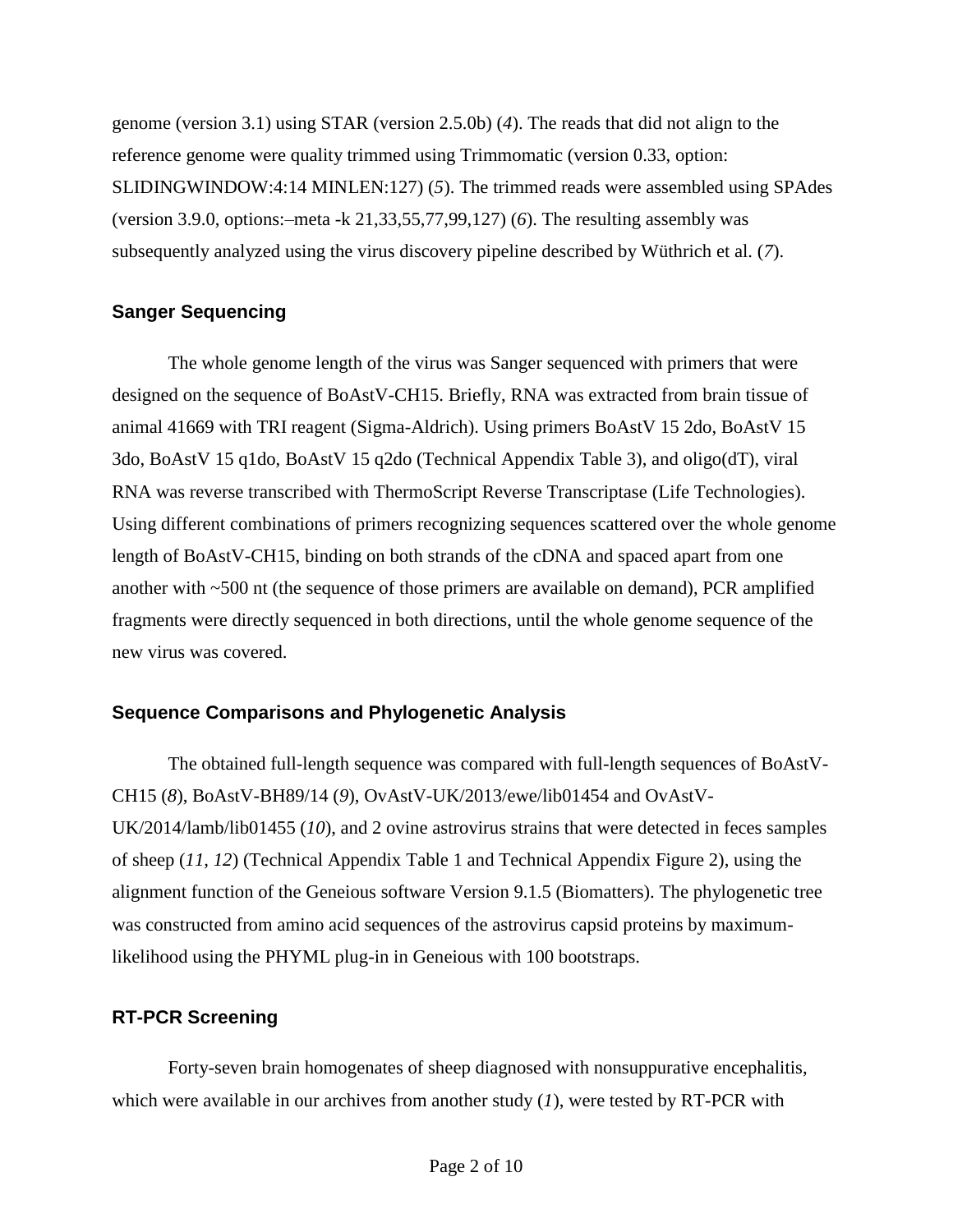primers BoAstV CH15 3fo and BoAstV CH15 3do (*8*) (Technical Appendix Table 2) using the OneTaq One-Step RT-PCR Kit (New England Biolabs), with the alternative protocol described by the manufacturer. Cycling conditions were as follows: 48°C for 15 min, 94°C for 1 min, 40 cycles of 94°C for 15 sec, 52°C for 30 sec and 68°C for 45 sec, and 68°C for 5 min.

#### **Antibody Production**

The methods used to obtain antibodies were the same as those we described previously for another bovine astrovirus, BoAstV-CH13 (*13*). Briefly, rabbits were immunized with recombinant viral proteins expressed in bacteria and the resulting hyperimmune serum samples were collected and affinity purified. Only diverging elements will be mentioned here. First, because structural proteins are usually produced in greater amounts than nonstructural ones during viral replication, we chose only 2 regions on the corresponding putative open reading frame (ORF), ORF2, similar to ORF2-con and ORF2-var described in the previous study. CH15- ORF2-con corresponds to the conserved region, and N-terminal part of protein Vp90, CH15- ORF2-var to a more variable, more C-terminally located part of this protein (*14,15*) (Technical Appendix Figure 1). Reverse transcription was performed with oligo(dT). The primers subsequently used to amplify the regions of interest were the following: CH15O2c NheI F and CH15O2c *Bam*HI R for the CH15-ORF2-con region and CH15O2v NheI F and CH15O2v *Bam*HI R for CH15-ORF2-var (Technical Appendix Table 3). Lysis of transformed bacteria was performed using 1 mg/l Lysozyme from chicken egg white (Sigma Aldrich), and buffers used for protein purification consisted in PBS with 1 M urea, the concentration of imidazole used in the binding/washing buffer being 10 mM and 20 mM, respectively. One rabbit was injected subcutaneously with 50–200 μg of each antigen contained in SDS-PAGE gel pieces (LowDose Antiserum protocol).

#### **Immunohistochemistry**

For both antisera, a simple screening with 3 different antigen retrieval methods (microwave heating in citrate buffer at pH 6 and pH 9, proteinase K treatment) and dilutions (1:20, 1:50, 1:100) was sufficient to determine the best performing parameters, which were microwave heating in citrate buffer at pH 6 and 1:50 dilution of the primary antibody, the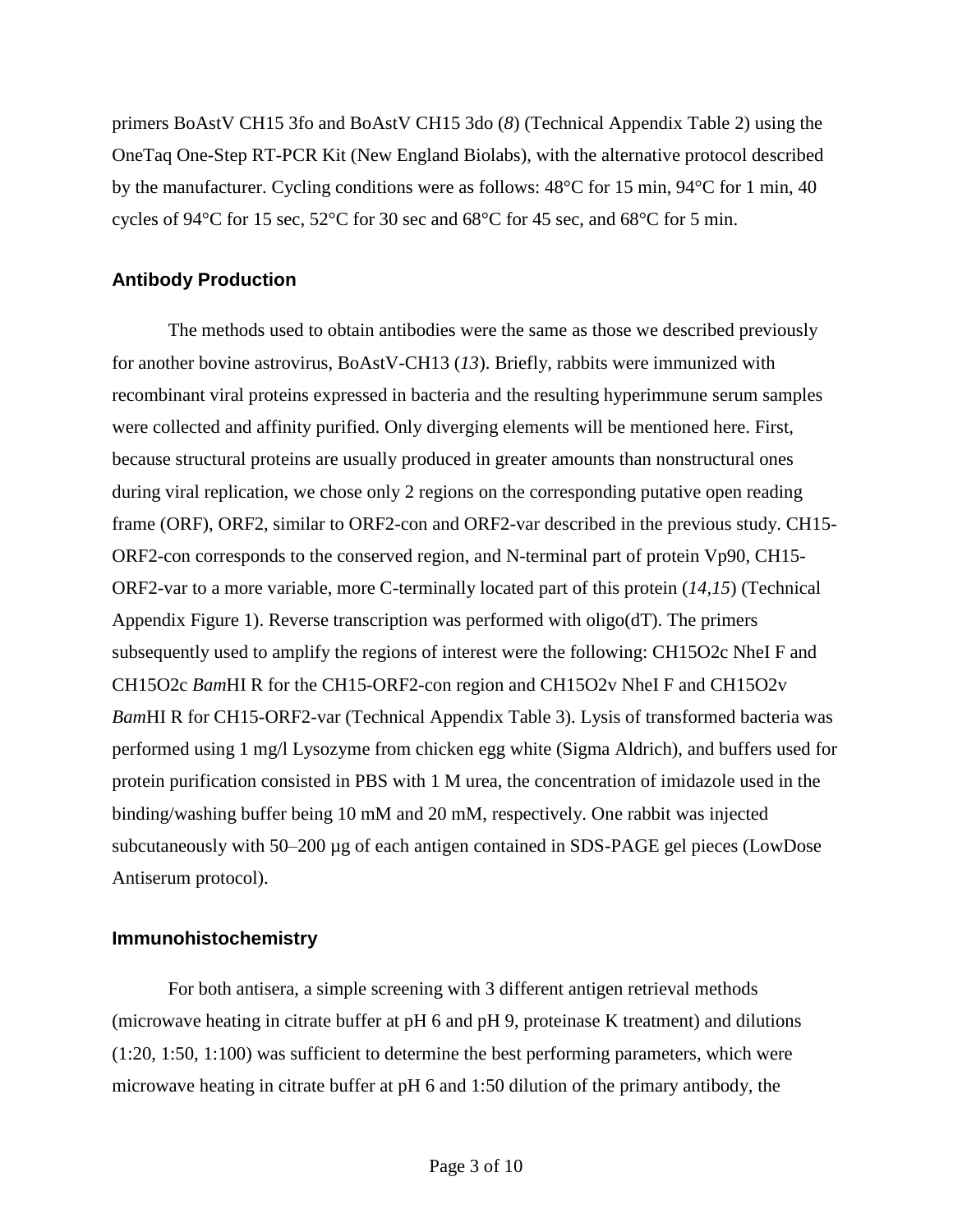protocol being otherwise the same as the one described in another of our studies (*13*). Each method was tested on case 41669 and a negative control sheep which was negative for OvAstV-CH16 by RT-PCR.

#### **References**

- 1. Oevermann A, Botteron C, Seuberlich T, Nicolier A, Friess M, Doherr MG, et al. Neuropathological survey of fallen stock: active surveillance reveals high prevalence of encephalitic listeriosis in small ruminants. Vet Microbiol. 2008;130:320-9. [PubMed](https://www.ncbi.nlm.nih.gov/entrez/query.fcgi?cmd=Retrieve&db=PubMed&list_uids=18355992&dopt=Abstract) <http://dx.doi.org/10.1016/j.vetmic.2008.01.015>
- 2. Bouzalas IG, Wüthrich D, Walland J, Drögemüller C, Zurbriggen A, Vandevelde M, et al. Neurotropic astrovirus in cattle with nonsuppurative encephalitis in Europe. J Clin Microbiol. 2014;52:3318– 24. [PubMed](https://www.ncbi.nlm.nih.gov/entrez/query.fcgi?cmd=Retrieve&db=PubMed&list_uids=24989603&dopt=Abstract) <http://dx.doi.org/10.1128/JCM.01195-14>
- 3. Langmead B, Salzberg SL. Fast gapped-read alignment with Bowtie 2. Nat Methods. 2012;9:357–9[.](https://www.ncbi.nlm.nih.gov/entrez/query.fcgi?cmd=Retrieve&db=PubMed&list_uids=22388286&dopt=Abstract) [PubMed](https://www.ncbi.nlm.nih.gov/entrez/query.fcgi?cmd=Retrieve&db=PubMed&list_uids=22388286&dopt=Abstract) <http://dx.doi.org/10.1038/nmeth.1923>
- 4. Dobin A, Davis CA, Schlesinger F, Drenkow J, Zaleski C, Jha S, et al. STAR: ultrafast universal RNA-seq aligner. Bioinformatics. 2013;29:15-21. [PubMed](https://www.ncbi.nlm.nih.gov/entrez/query.fcgi?cmd=Retrieve&db=PubMed&list_uids=23104886&dopt=Abstract) <http://dx.doi.org/10.1093/bioinformatics/bts635>
- 5. Bolger AM, Lohse M, Usadel B. Trimmomatic: a flexible trimmer for Illumina sequence data. Bioinformatics. 2014;30:2114-20. [PubMed](https://www.ncbi.nlm.nih.gov/entrez/query.fcgi?cmd=Retrieve&db=PubMed&list_uids=24695404&dopt=Abstract) <http://dx.doi.org/10.1093/bioinformatics/btu170>
- 6. Bankevich A, Nurk S, Antipov D, Gurevich AA, Dvorkin M, Kulikov AS, et al. SPAdes: a new genome assembly algorithm and its applications to single-cell sequencing. J Comput Biol. 2012;19:455–77. [PubMed](https://www.ncbi.nlm.nih.gov/entrez/query.fcgi?cmd=Retrieve&db=PubMed&list_uids=22506599&dopt=Abstract) <http://dx.doi.org/10.1089/cmb.2012.0021>
- 7. Wüthrich D, Boujon CL, Truchet L, Selimovic-Hamza S, Oevermann A, Bouzalas IG, et al. Exploring the virome of cattle with non-suppurative encephalitis of unknown etiology by metagenomics. Virology. 2016;493:22–30. [PubMed](https://www.ncbi.nlm.nih.gov/entrez/query.fcgi?cmd=Retrieve&db=PubMed&list_uids=26994586&dopt=Abstract) <http://dx.doi.org/10.1016/j.virol.2016.03.009>
- 8. Seuberlich T, Wüthrich D, Selimovic-Hamza S, Drögemüller C, Oevermann A, Bruggmann R, et al. Identification of a second encephalitis-associated astrovirus in cattle. Emerg Microbes Infect. 2016;5:e5. [PubMed](https://www.ncbi.nlm.nih.gov/entrez/query.fcgi?cmd=Retrieve&db=PubMed&list_uids=26785943&dopt=Abstract) <http://dx.doi.org/10.1038/emi.2016.5>
- 9. Schlottau K, Schulze C, Bilk S, Hanke D, Höper D, Beer M, et al. Detection of a novel bovine astrovirus in a cow with encephalitis. Transbound Emerg Dis. 2016;63:253–9. [PubMed](https://www.ncbi.nlm.nih.gov/entrez/query.fcgi?cmd=Retrieve&db=PubMed&list_uids=26948516&dopt=Abstract) <http://dx.doi.org/10.1111/tbed.12493>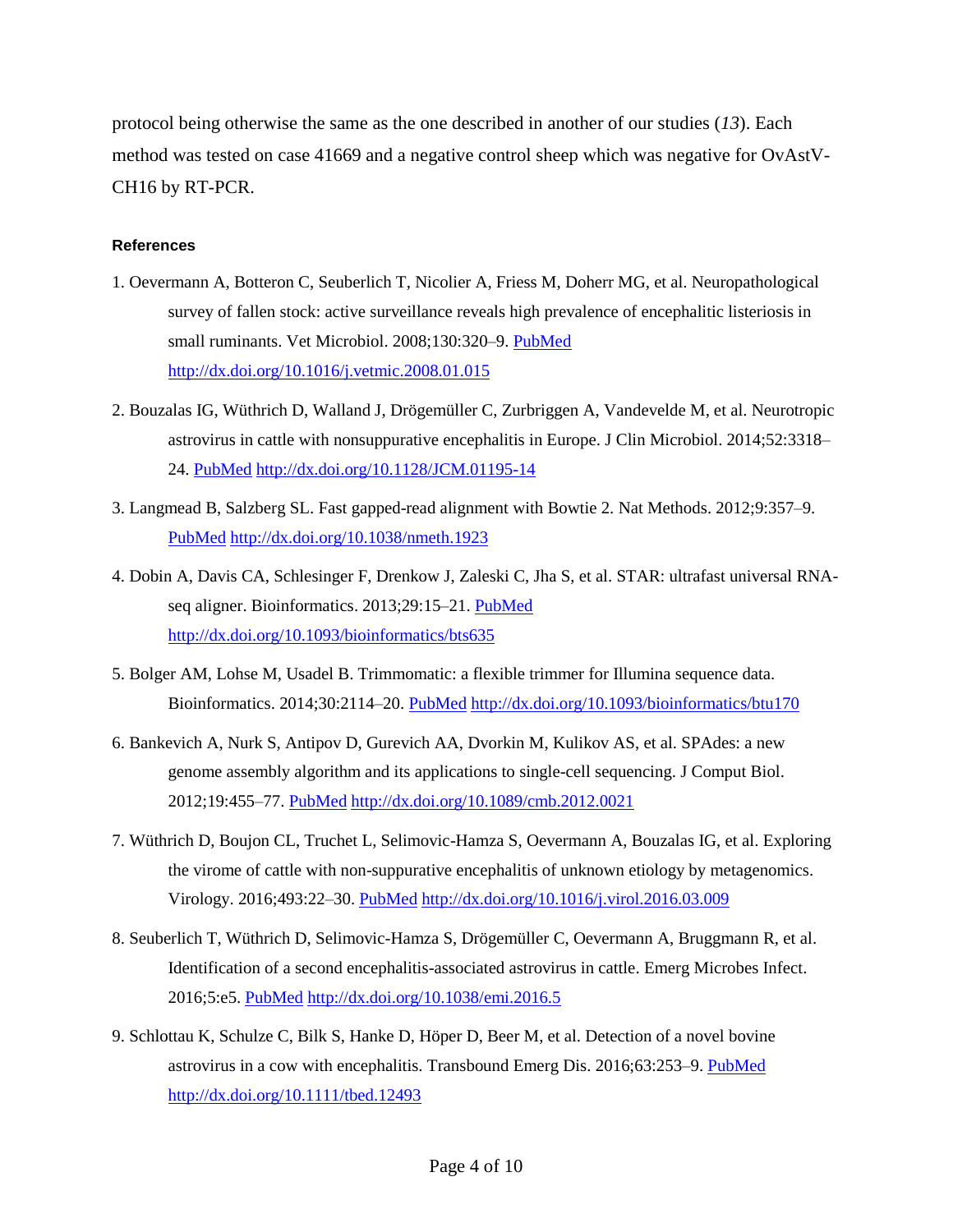- 10. Pfaff F, Schlottau K, Scholes S, Courtenay A, Hoffmann B, Höper D, et al. A novel astrovirus associated with encephalitis and ganglionitis in domestic sheep. Transbound Emerg Dis. 2017;64:677–82. [PubMed](https://www.ncbi.nlm.nih.gov/entrez/query.fcgi?cmd=Retrieve&db=PubMed&list_uids=28224712&dopt=Abstract) <http://dx.doi.org/10.1111/tbed.12623>
- 11. Jonassen CM, Jonassen TØ, Sveen TM, Grinde B. Complete genomic sequences of astroviruses from sheep and turkey: comparison with related viruses. Virus Res. 2003;91:195–201. [PubMed](https://www.ncbi.nlm.nih.gov/entrez/query.fcgi?cmd=Retrieve&db=PubMed&list_uids=12573498&dopt=Abstract) [http://dx.doi.org/10.1016/S0168-1702\(02\)00269-1](http://dx.doi.org/10.1016/S0168-1702(02)00269-1)
- 12. Reuter G, Pankovics P, Delwart E, Boros Á. Identification of a novel astrovirus in domestic sheep in Hungary. Arch Virol. 2012;157:323–7. [PubMed](https://www.ncbi.nlm.nih.gov/entrez/query.fcgi?cmd=Retrieve&db=PubMed&list_uids=22033597&dopt=Abstract) <http://dx.doi.org/10.1007/s00705-011-1151-4>
- 13. Boujon CL, Selimovic-Hamza S, Bouzalas I, Seuberlich T. Development and validation of an immunohistochemistry procedure for the detection of a neurotropic bovine astrovirus. J Virol Methods. 2017;239:26–33. [PubMed](https://www.ncbi.nlm.nih.gov/entrez/query.fcgi?cmd=Retrieve&db=PubMed&list_uids=27916667&dopt=Abstract) <http://dx.doi.org/10.1016/j.jviromet.2016.10.013>
- 14. Wang QH, Kakizawa J, Wen LY, Shimizu M, Nishio O, Fang ZY, et al. Genetic analysis of the capsid region of astroviruses. J Med Virol. 2001;64:245-55. [PubMed](https://www.ncbi.nlm.nih.gov/entrez/query.fcgi?cmd=Retrieve&db=PubMed&list_uids=11424111&dopt=Abstract) <http://dx.doi.org/10.1002/jmv.1043>
- 15. Bass DM, Qiu S. Proteolytic processing of the astrovirus capsid. J Virol. 2000;74:1810–4. [PubMed](https://www.ncbi.nlm.nih.gov/entrez/query.fcgi?cmd=Retrieve&db=PubMed&list_uids=10644354&dopt=Abstract) <http://dx.doi.org/10.1128/JVI.74.4.1810-1814.2000>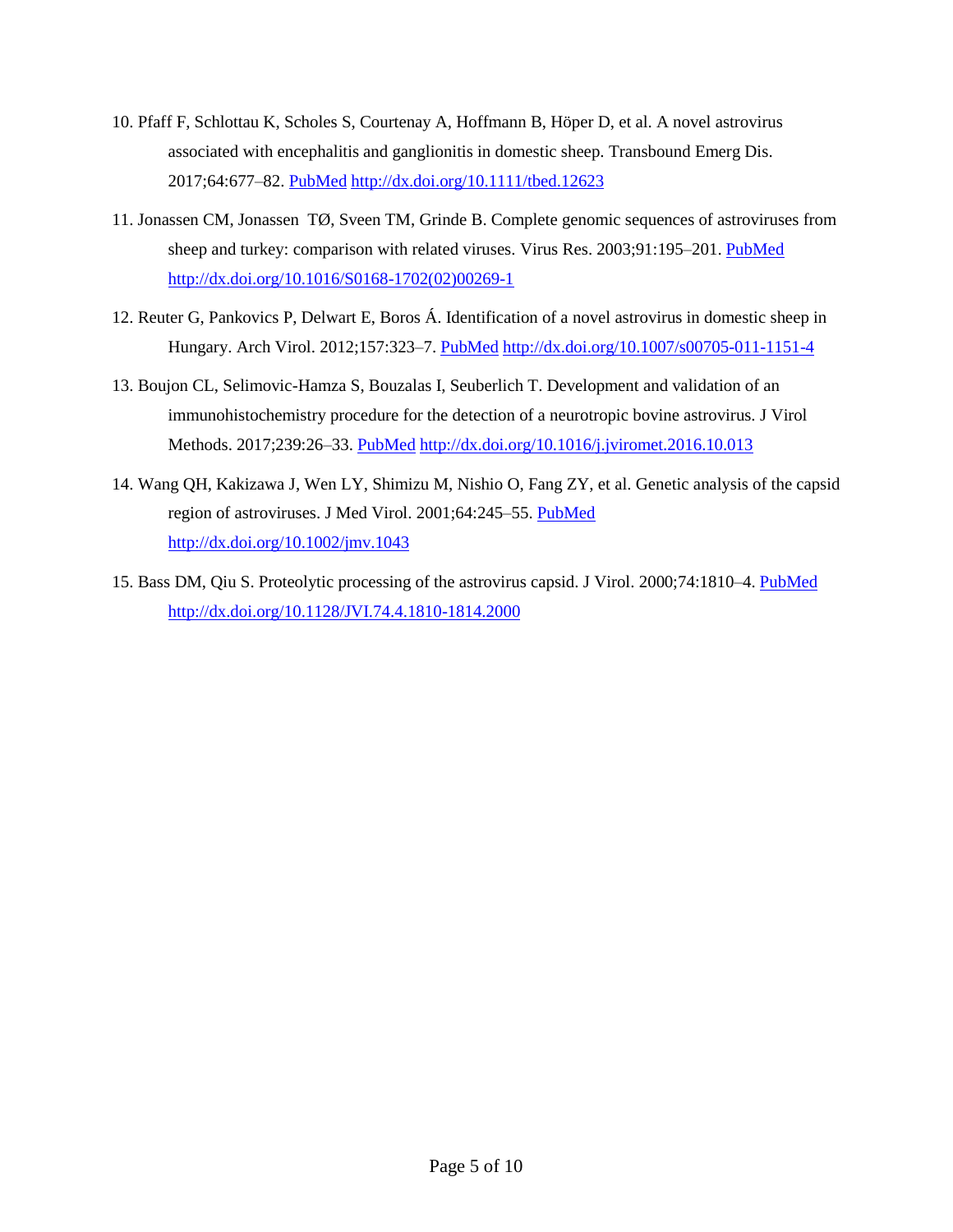|                     |                |                | Nucleotide / amino acid similarity, % |                          |                |             |                |
|---------------------|----------------|----------------|---------------------------------------|--------------------------|----------------|-------------|----------------|
| <b>ORF</b>          | BoAstV-BH89/14 | BoAstV-CH15    | OvAstV-CH16*                          | OvAstV-1                 | OvAstV-2       | UK/2013/ewe | UK/2014/lamb   |
| ORF <sub>1a</sub>   |                |                |                                       |                          |                |             |                |
| BoAstV-BH89/14      |                | 98.6           | 98.5                                  | 72.7                     | n.a.           | 98.8        | 98.9           |
| BoAstV-CH15         | 91.1           |                | 98.9                                  | 72.2                     | n.a.           | 98.6        | 98.5           |
| OvAstV-CH16*        | 91.4           | 98.3           | $\blacksquare$                        | 72.5                     | n.a.           | 98.2        | 98.3           |
| OvAstV-1            | 68.0           | 67.6           | 67.8                                  | $\overline{\phantom{a}}$ | n.a.           | 72.2        | 72.3           |
| OvAstV-2            | n.a.           | n.a.           | n.a.                                  | n.a                      |                | n.a         | n.a            |
| UK/2013/ewe         | 94.3           | 91.4           | 91.5                                  | 68.0                     | n.a.           |             | 99.9           |
| UK/2014/lamb        | 94.4           | 91.3           | 91.6                                  | 68.0                     | n.a.           | 99.7        | $\blacksquare$ |
| ORF <sub>1</sub> ab |                |                |                                       |                          |                |             |                |
| BoAstV-             |                | 99.0           | 98.9                                  | 76.6                     | n.a.           | 99.0        | 76.6           |
| BH89/14             |                |                |                                       |                          |                |             |                |
| BoAstV-CH15         | 92.4           | $\blacksquare$ | 99.2                                  | 76.3                     | n.a.           | 98.7        | 98.6           |
| OvAstV-CH16         | 92.3           | 98.6           | $\blacksquare$                        | 76.6                     | n.a.           | 98.5        | 98.5           |
| OvAstV-1            | 70.0           | 70.4           | 70.2                                  |                          | n.a.           | 76.5        | 76.6           |
| OvAstV-2            | n.a.           | n.a.           | n.a.                                  | n.a.                     |                | n.a.        | n.a.           |
| UK/2013/ewe         | 94.3           | 91.8           | 91.8                                  | 70.0                     | n.a.           |             | 99.9           |
| UK/2014/lamb        | 94.3           | 92.1           | 92.1                                  | 70.0                     | n.a.           | 99.9        | $\sim$         |
| ORF <sub>2</sub>    |                |                |                                       |                          |                |             |                |
| BoAstV-BH89/14      |                | 98.7           | 99.3                                  | 72.2                     | 26.3           | 95.0        | 95.1           |
| BoAstV-CH15         | 94.9           | $\blacksquare$ | 99.0                                  | 72.2                     | 26.2           | 94.6        | 94.7           |
| OvAstV-CH16         | 94.7           | 99.3           | $\overline{\phantom{a}}$              | 72.5                     | 26.2           | 95.0        | 95.1           |
| OvAstV-1            | 69.3           | 69.5           | 69.4                                  |                          | 23.8           | 73.1        | 73.3           |
| OvAstV-2            | 41.0           | 41.5           | 41.6                                  | 40.3                     | $\blacksquare$ | 25.1        | 25.3           |
| UK/2013/ewe         | 87.9           | 88.3           | 88.3                                  | 69.8                     | 42.0           |             | 99.9           |
| UK/2014/lamb        | 87.9           | 88.3           | 88.2                                  | 69.7                     | 42.0           | 99.9        | $\blacksquare$ |

| Technical Appendix Table 1. Pairwise sequence similarities of neurotropic astrovirus strains in ruminants. |
|------------------------------------------------------------------------------------------------------------|
|------------------------------------------------------------------------------------------------------------|

ORF: open reading frame. White cells: nucleotide similarity. Grey cells: amino acid similarity.

\*Ovine astrovirus-CH16 (OvAstV CH16, in bold) shows high similarities with the neurotropic bovine astrovirus strains (BoAstV-BH89/14, BoAstV-CH15) and the neurotropic ovine strains (UK/2013/ewe, UK/2014/lamb), but not with the ovine feces strains (OvAstV-1, OvAstV-2).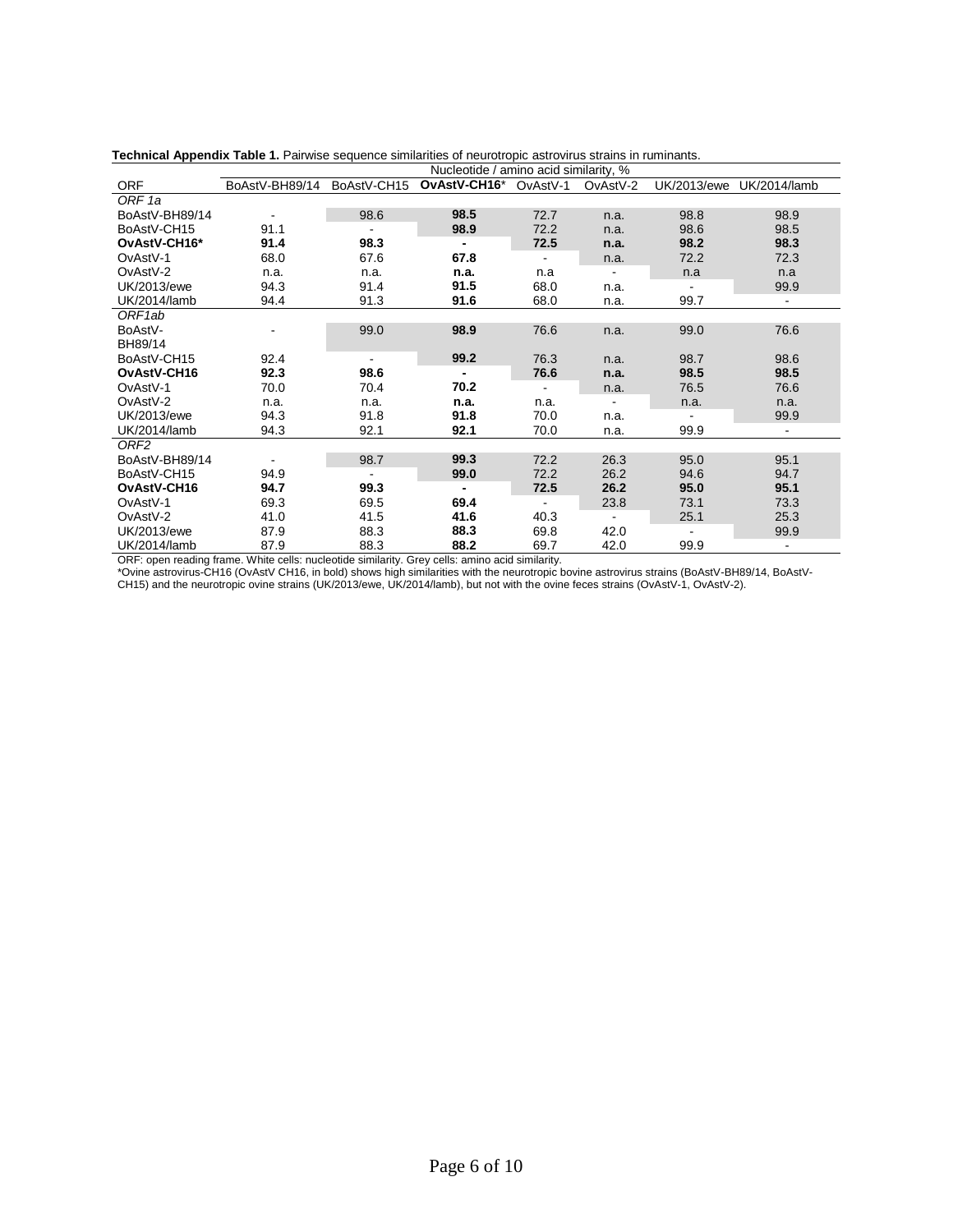|        |                |                  | Technical Appendix Table 2. Amino acid polymorphisms among neurotropic astrovirus strains in ruminants |              |                           |
|--------|----------------|------------------|--------------------------------------------------------------------------------------------------------|--------------|---------------------------|
| nsp1ab | BoAstV-CH15    | BoAstV-BH89/14   | <b>UK/2013/ewe</b>                                                                                     | UK/2014/lamb | OvAstV-CH16               |
| a.a.   |                |                  |                                                                                                        |              |                           |
| 35     | Α              | S                | $\mathbb S$                                                                                            | $\mathbb S$  | Α                         |
| 104    | A              | $\vee$           | A                                                                                                      | A            | A                         |
| 110    | R              | Κ                | Κ                                                                                                      | Κ            | ${\sf R}$                 |
| 211    | $\mathbf{I}$   | F                | $\mathbf{I}$                                                                                           | $\mathbf{I}$ |                           |
| 212    | M              | V                | V                                                                                                      | V            | V                         |
|        |                |                  |                                                                                                        |              |                           |
| 223    | Q              | $\mathsf{R}$     | Q                                                                                                      | Q            | $\sf Q$                   |
| 253    | М              | V                | М                                                                                                      | M            | M                         |
| 258    | Κ              | N                | N                                                                                                      | N            | N                         |
| 264    | т              | Т                | Α                                                                                                      | Α            | Τ                         |
| 301    | Υ              | Υ                | Υ                                                                                                      | Υ            | $\mathsf{H}$              |
| 457    | S              | S                | Ρ                                                                                                      | P            | $\mathbb S$               |
| 476    | н              | $\overline{H}$   | Υ                                                                                                      | Υ            | Н                         |
| 497    | Α              | Α                | V                                                                                                      | V            | Α                         |
| 581    | G              | V                | V                                                                                                      | V            | V                         |
| 584    |                |                  | Τ                                                                                                      | Т            |                           |
| 631    | Α              | Т                | T                                                                                                      | Т            | Τ                         |
| 652    | Α              | Т                | Τ                                                                                                      | Т            | Α                         |
| 689    | Υ              | Υ                | Υ                                                                                                      | Υ            | н                         |
| 694    | E              | Е                | E                                                                                                      | E            | D                         |
|        |                |                  |                                                                                                        |              | V                         |
| 848    | Α              | Α                | Α                                                                                                      | Α            |                           |
| 928    | Ν              | $\mathsf{N}$     | D                                                                                                      | D            | ${\sf N}$                 |
| 952    | D              | D                | D                                                                                                      | D            | Е                         |
| 1081   | $\vee$         | V                |                                                                                                        |              | $\mathsf V$               |
| 1191   | M              |                  |                                                                                                        |              | М                         |
| 1200   | Ν              | N                | N                                                                                                      | N            | S                         |
| 1127   | S              | S                | A                                                                                                      | A            | $\mathsf S$               |
| capsid | BoAstV-CH15    | BoAstV-BH89/14   | UK/2013/ewe                                                                                            | UK/2014/lamb | OvAstV-CH16               |
| a.a.   |                |                  |                                                                                                        |              |                           |
| 34     | N              | N                | $\mathbf{I}$                                                                                           | $\mathbf{I}$ | ${\sf N}$                 |
| 40     | Α              | Α                | $\mathbb S$                                                                                            | S            | Α                         |
| 46     | Τ              | T                | Α                                                                                                      | A            | Τ                         |
| 48     | P              | S                | P                                                                                                      | Ρ            | S                         |
|        |                |                  | F                                                                                                      | F            |                           |
| 50     |                |                  |                                                                                                        |              |                           |
| 52     | Α              | Α                | Т                                                                                                      | Т            | Α                         |
| 54     | F              | F                | S                                                                                                      | S            | F                         |
| 55     | V              | V                |                                                                                                        |              | V                         |
| 164    | V              | ٧                | Α                                                                                                      | Α            | V                         |
| 185    |                | T                | Τ                                                                                                      | Τ            |                           |
| 302    | S              | F                | S                                                                                                      | S            | $\mathbb S$               |
| 400    | Т              | Т                | Α                                                                                                      | А            | T                         |
| 413    | C              | Υ                | Υ                                                                                                      | Υ            | Υ                         |
| 430    | Т              | Т                | Α                                                                                                      | Α            | Т                         |
| 438    | Α              | Α                | Κ                                                                                                      | Κ            | Α                         |
| 440    | V              | V                | М                                                                                                      | M            | V                         |
| 448    | Т              | T                | G                                                                                                      | G            | T                         |
| 449    | S              | S                | P                                                                                                      | P            | $\mathbf S$               |
| 451    | I              | $\top$           | $\top$                                                                                                 | T            | $\top$                    |
| 460    | G              | G                | $\mathsf S$                                                                                            | S            | G                         |
| 465    | V              | $\vee$           | $\mathbf{I}$                                                                                           | $\mathbf{I}$ | $\mathsf V$               |
| 469    | Υ              | Υ                | F                                                                                                      | F            | Υ                         |
|        |                |                  |                                                                                                        |              |                           |
| 516    | A              | A                | $\mathbb S$                                                                                            | S            | $\boldsymbol{\mathsf{A}}$ |
| 518    | $\top$         | T                | $\mathsf S$                                                                                            | S            | T                         |
| 524    | V              | $\vee$           | $\mathbf{I}$                                                                                           | $\mathbf{I}$ | $\mathsf V$               |
| 531    | V              | V                | $\mathbf{I}$                                                                                           |              | V                         |
| 554    | N              | $\mathsf{N}$     | D                                                                                                      | N            | ${\sf N}$                 |
| 555    | R              |                  | Q                                                                                                      | Q            |                           |
| 563    | E              | R<br>E<br>T<br>S | D                                                                                                      | D            | R<br>E<br>T               |
| 564    | T              |                  | P                                                                                                      | P            |                           |
| 565    | S              |                  | Α                                                                                                      | Α            | $\mathsf S$               |
| 575    | M              | $\mathsf{M}$     | $\mathbf{I}$                                                                                           | T            | ${\sf M}$                 |
| 579    | Υ              | Υ                | $\mathbf{I}$                                                                                           | T            | Υ                         |
| 580    | G              | G                | N                                                                                                      | N            | G                         |
| 582    | Т              | T                | Α                                                                                                      | A            | T                         |
| 588    | $\overline{1}$ |                  | V                                                                                                      | V            | L                         |
| 590    | V              | ٧                | F                                                                                                      | F            | V                         |
| 596    | T              |                  | F                                                                                                      | F            | L                         |
| 625    | Κ              | R                | Κ                                                                                                      | Κ            | Κ                         |
|        |                |                  |                                                                                                        |              |                           |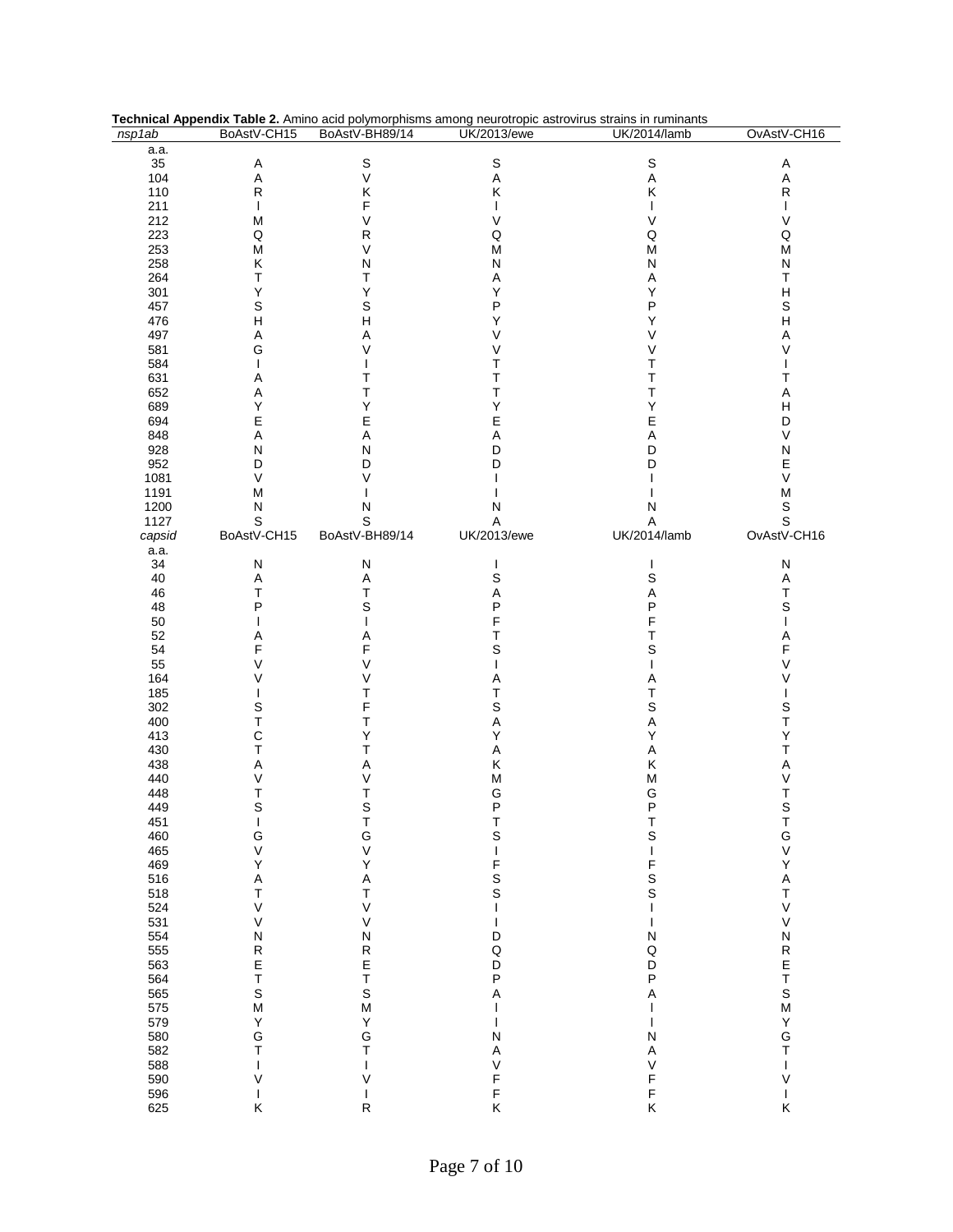| nsp1ab | BoAstV-CH15 | BoAstV-BH89/14 | UK/2013/ewe | UK/2014/lamb | OvAstV-CH16 |
|--------|-------------|----------------|-------------|--------------|-------------|
| 635    |             |                |             |              |             |
| 664    |             |                |             |              |             |
| 732    |             |                |             |              |             |
| 754    |             |                |             |              |             |

nsp1ab: nonstructural precursor protein. capsid: capsid precursor protein. a.a.: amino acid position.

**Technical Appendix Table 3.** Primers used in this study

| Primer name     | Sequence (5'-3')                                     | Orientation | Application                                                    |
|-----------------|------------------------------------------------------|-------------|----------------------------------------------------------------|
| BoAstV 15 2do   | GTC CCT TGA CCA TTG TTG C                            | Reverse     | Reverse transcription                                          |
| BoAstV 15 3fo   | GTC TTG CGC GCT GAG C                                | Forward     | Amplification in screening RT-PCR                              |
| BoAstV 15 3do   | TGG GTA ATT CTC TAA GCT GTA CTT                      | Reverse     | Reverse transcription and<br>amplification in screening RT-PCR |
| BoAstV 15 q1do  | AAG CTC GAA TTC GCT CCT TCT TAA CCT TAG<br>AGT TAA C | Reverse     | Reverse transcription                                          |
| BoAstV 15 q2do  | AGA CTC GAA TTC GGA GGT GTA GGG TAC TGC              | Reverse     | Reverse transcription                                          |
| CH15O2c Nhel F  | ATC GAG CTA GCA AGG GAG GAC CAA AGT TTG<br>AC.       | Forward     | Amplification of ORF2-con<br>fragment                          |
| CH15O2c BamHIR  | CGA CTG GAT CCA GCC AGC GAT GCA TAT ACA<br>AG        | Reverse     | Amplification of ORF2-con<br>fragment                          |
| CH15O2v Nhel F  | ATC GAG CTA GCG ACT TCT CAG CCA GCC CTT G            | Forward     | Amplification of ORF2-var<br>fragment                          |
| CH15O2v BamHI R | CGA CTG GAT CCT TCT GAG GAC GAC CCA GAC              | Reverse     | Amplification of ORF2-var<br>fragment                          |



**Technical Appendix Figure 1.** Sequencing information obtained by next-generation sequencing (NGS) investigation of the affected sheep (ID 41669), related to the genomic structure of bovine astrovirus CH15. nt: nucleotide position. ORF: open reading frame. Black rectangles: untranslated regions. Dark gray rectangle: contiguous sequence (contig) obtained by NGS. Black lines delimited by bars: genome regions used for the expression of recombinant antigens in antibodies production. Black lines with arrow heads: cDNA fragments obtained by reverse transcription and used for Sanger sequencing. Arrow heads: primer binding sites and direction of Sanger sequencing.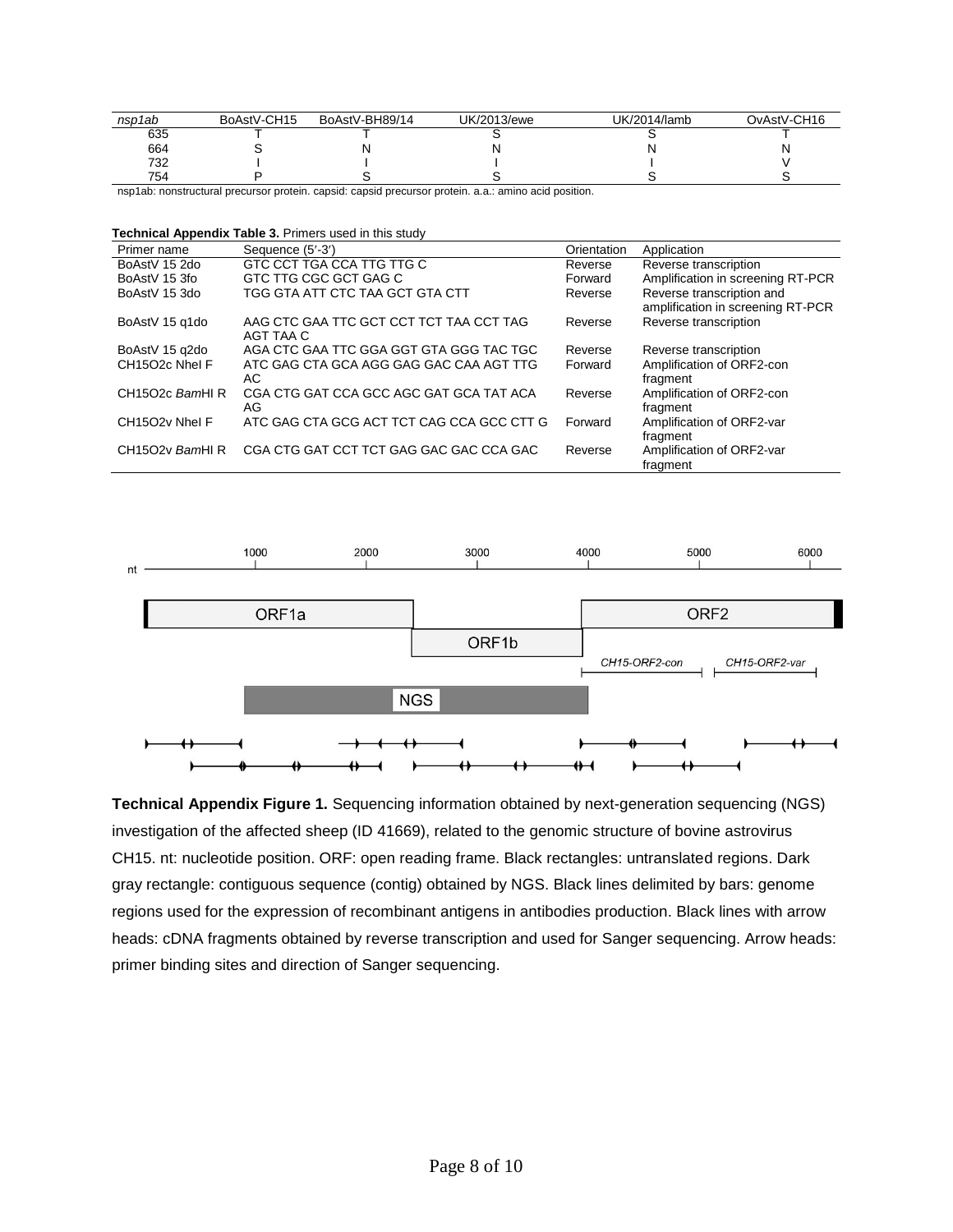

**Technical Appendix Figure 2.** Phylogenetic comparison of the putative capsid protein sequence of representative *Astroviridae* genotype species. The virus found in association with encephalitis in a sheep (OvAstV-CH16) is depicted in bold. Colors indicate viruses that belong to the same astrovirus species. Asterisks signal astrovirus strains that were found in association with encephalitis. HAstV: human astrovirus; PoAstV: porcine astrovirus; MiAstV: mink astrovirus; BoAstV: bovine astrovirus; MAstV: mamastrovirus; AAstV: avastrovirus.